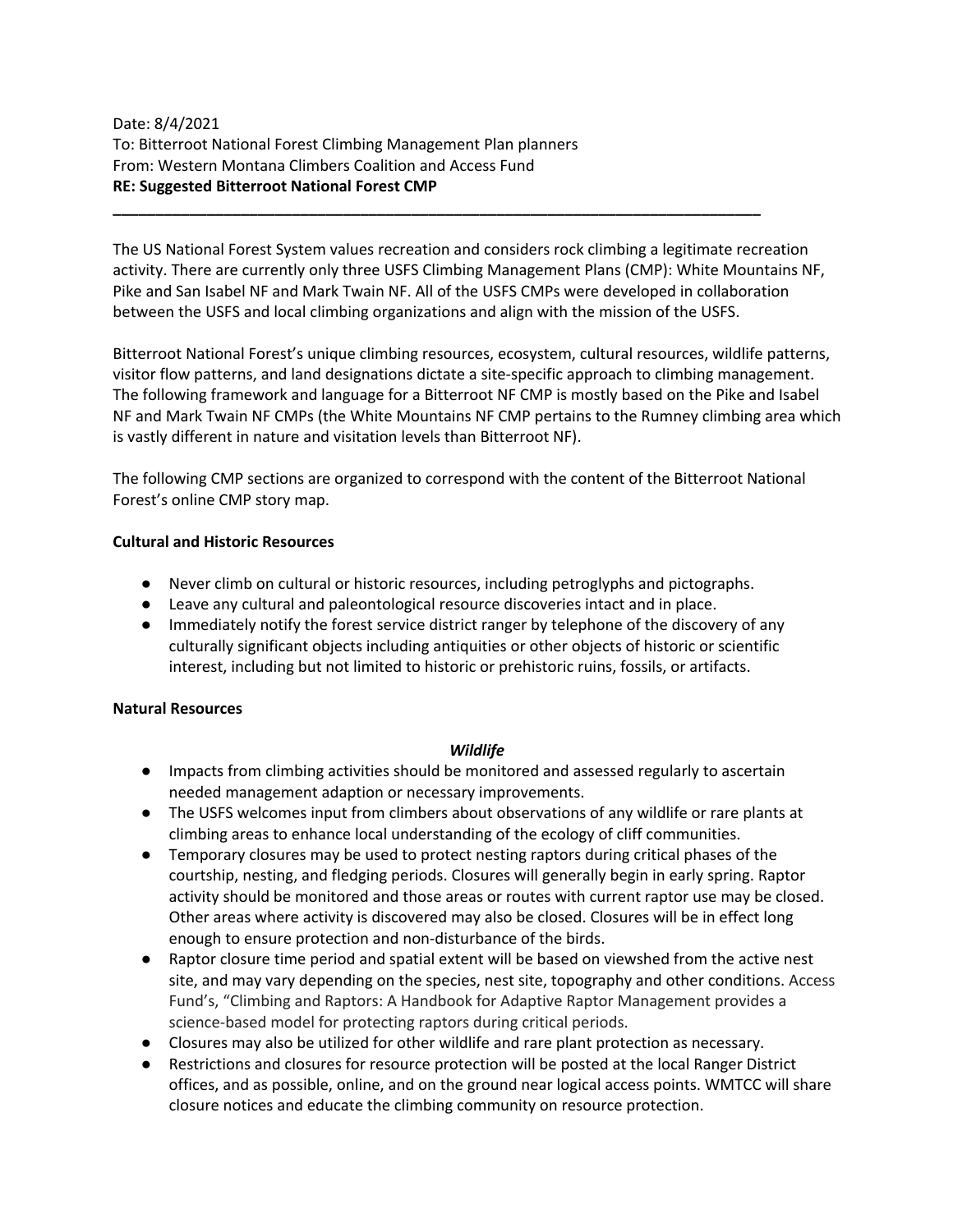# *Vegetation*

- Removal of vegetation from the base of climbs, belay ledges, or bouldering areas is strongly discouraged.
- While it is understood that some limited loss of vegetation is likely to occur at established climbing areas, care must be taken to minimize such loss. Where necessary, vegetation removal should establish a durable, sustainable, and safe pattern of use.
- The removal of vegetation from cracks or rock faces to allow a route to become more climbable is strongly discouraged.
- When using trees as natural anchors, care must be taken to prevent damage to the tree.

# **Rock Alteration**

- The removal of rock from its natural position will be allowed only when the rock to be removed poses a significant risk to the climbing party or a future climbing party.
- Chipping, gluing or attaching artificial holds is strictly prohibited.

# **New Route Establishment**

- Fixed anchors are defined by the USFS as climbing equipment (e.g., bolts, pitons, or slings) left in place to facilitate ascent or descent of technical terrain. These anchors are a critical component of a climber's safety system. Fixed anchors are typically placed by the first ascentionist on technical ascents and descents (rappels) where removable anchor placements are not viable.
- Nothing in this plan prohibits the use and maintenance of fixed anchors, including any fixed anchor established before the date of the enactment of this plan.
- Rock climbing fixed anchors can be placed in such a way to protect natural resources, improve social conditions, enhance safety, and provide outstanding recreational opportunities.
- The placement of non-standard climbing hardware is discouraged. Following the American Safe Climbing Association guidance on fixed anchor standards is encouraged.
- Modern, commercially available, climbing specific hangers and bolts of a length adequate for the rock conditions are recommended.
- The use of reflective hardware is strongly discouraged, especially in areas where conflict with other user groups is most likely to occur such as near multi-use trails, developed sites or viewpoints.
- Camouflaging fixed anchors to match natural rock color is encouraged.
- When replacing unsafe fixed anchors, recommended hardware will be used whenever possible. A reasonable effort to remove the existing, unsafe hardware will be made and existing drill holes will be used in the installation of replacement fixed anchors whenever possible.

### **Social Considerations**

- Climbers are encouraged to be sensitive to the value of natural quiet for wildlife and other visitors (e.g., when using voice signals and gathering at the base of climbs). Use of rock hammers or drills is strongly discouraged during sensitive times for wildlife (e.g. breeding, nesting, fledging periods) and should be used judiciously in areas where other visitors may be disturbed.
- Climbers are encouraged to be sensitive to the value of the visual resource. The visual impacts of fixed anchors can be managed by camouflaging equipment. The visual impacts of chalk use can be managed through educating climbers on reducing the use of chalk, cleaning after themselves, and encouraging chalk clean-up projects in high-use areas.